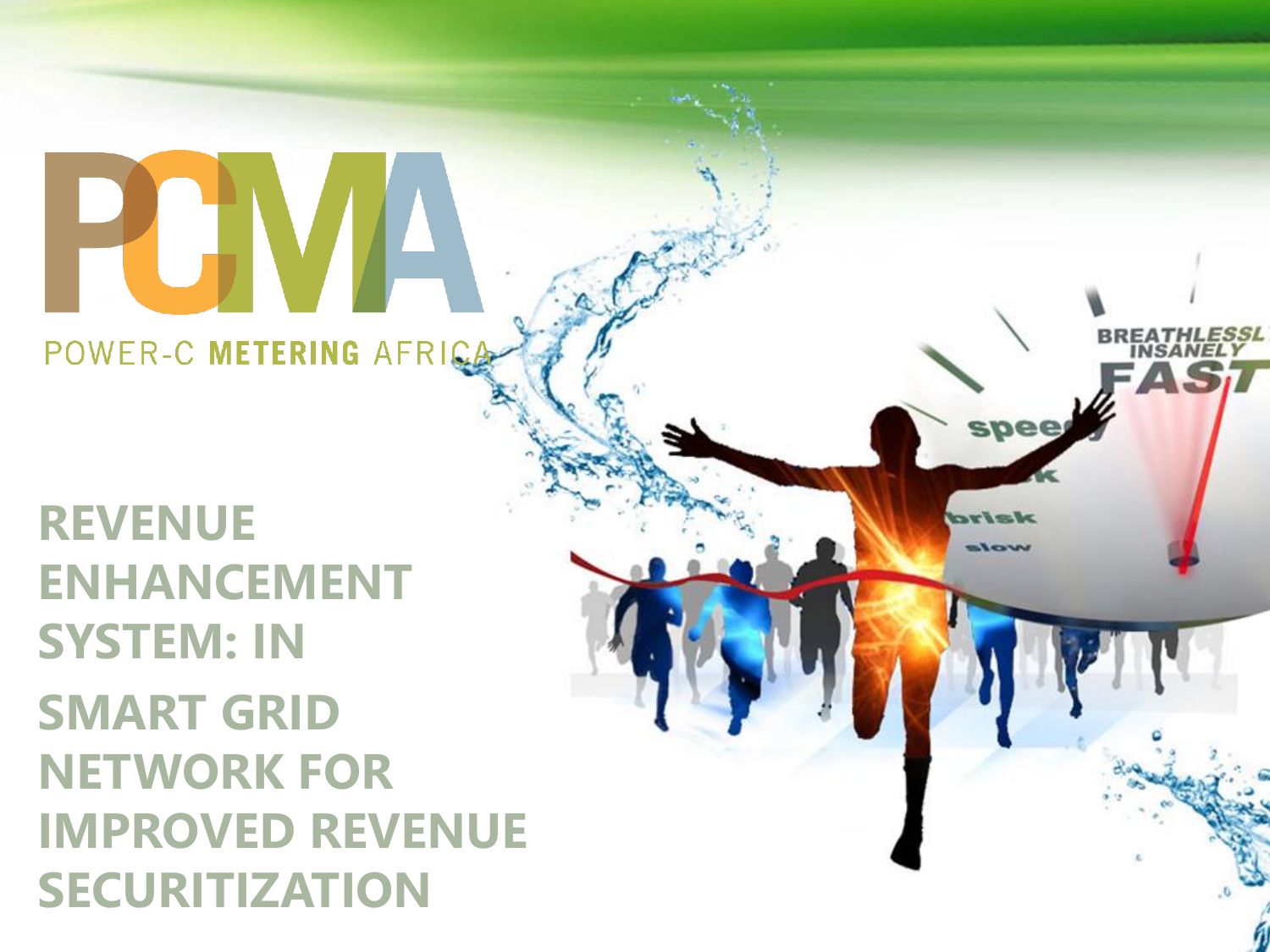## Agenda



**Challenges for Utilities**

#### **Benefits of Smart Grid**

#### **Success Stories**



**Asset Management**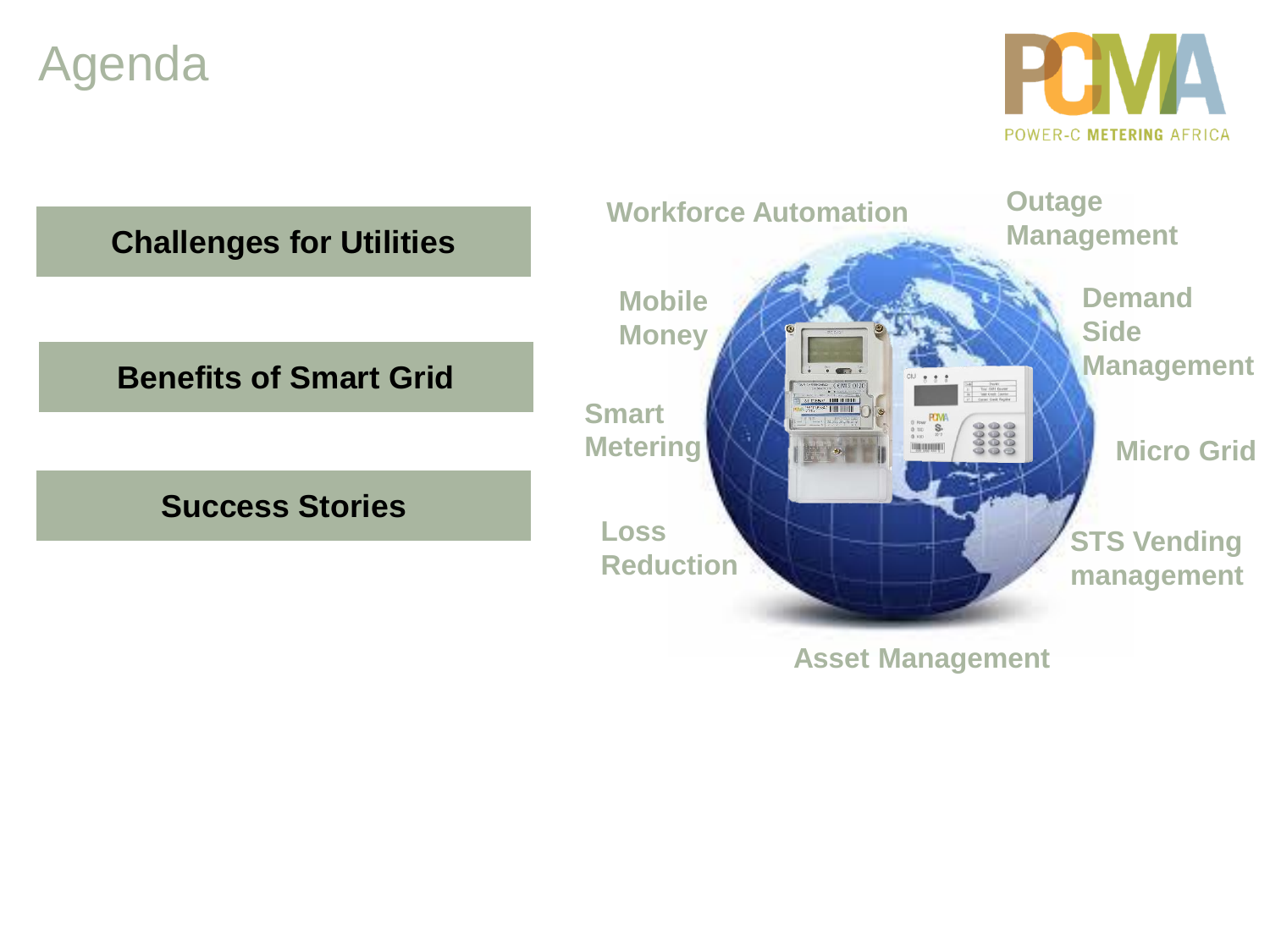## Challenges for Utilities



- Funding to implement revenue enhancements projects
- Reliable communications to each customer meter
- Tariff structures Time of Use (TOU), block/step tariffs assigned to individual customer
- **Enhance Revenues Reduce tampering**
- Protect network assets in overload situations
- Selectively reduce load during peak demand
- Support smart grid applications as Outages, Collection, and more...
- Reduce customer service calls and disputes
- Flexibility to remotely switch meters between post and prepayment
- Interoperability and Flexibility

Utilities which purchased **hundreds of thousands** of cheap prepayment meters found that they failed to provide enhancement of revenue, and therefore have left a substantial stock of meters in their warehouse.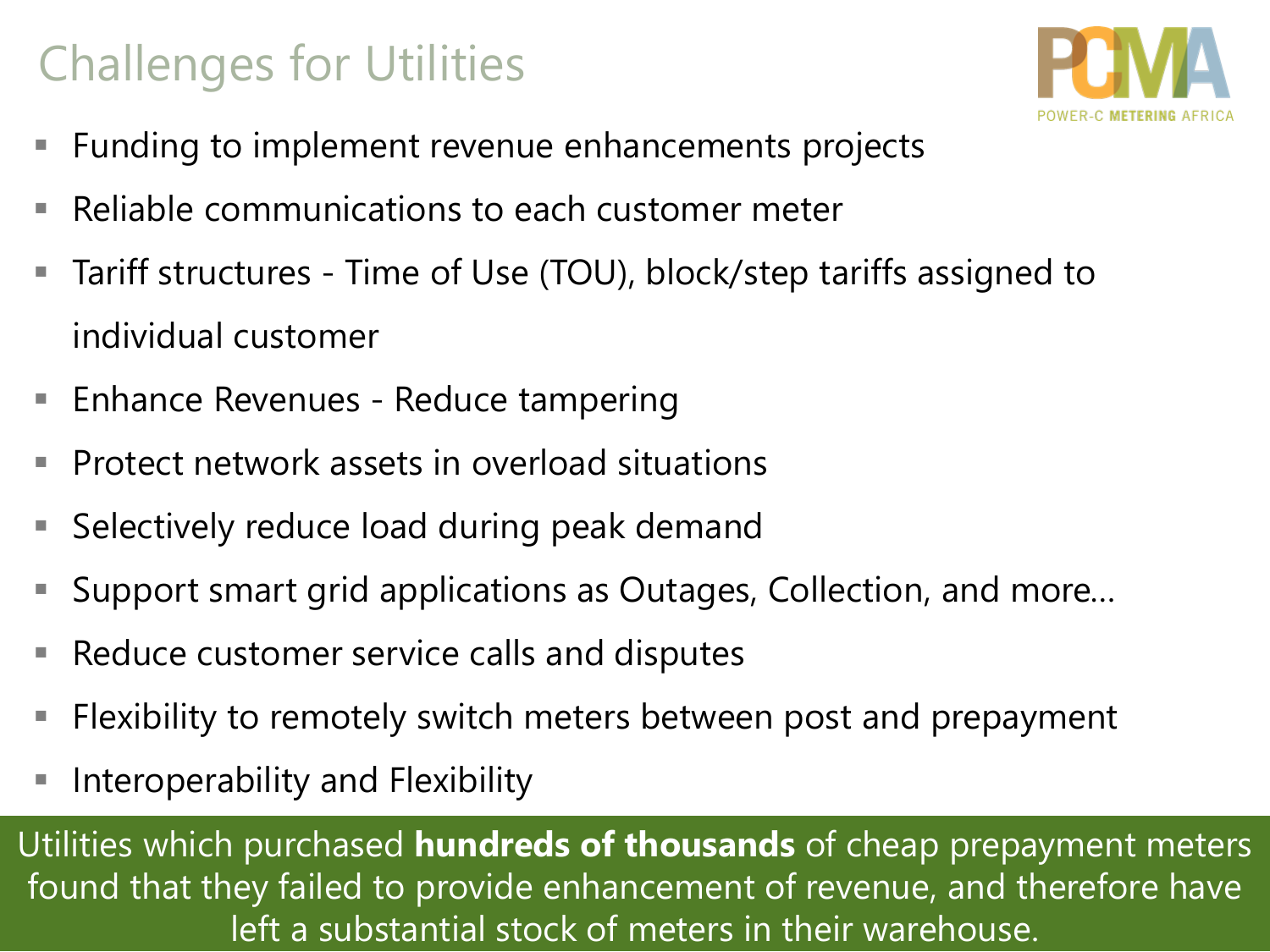## Project Financing

- Many municipalities face a prohibitive financial scenario, imposing significant challenges to the development of infrastructure projects.
- **Support of Private Sector Partners** may be needed to implement smart grid programs.
- A full vendor financed project model leverages the knowledge gained from experience in similar projects, which have demonstrated the significant underlying value which can be realized to all parties.

The relatively large initial investment of a smart meter solution, compared to that of an outdated simple prepayment system, is minuscule to the savings that will be realized in the short and long term.

Municipalities can benefit from an immediate improvement in cash flow, from the first meter that is installed, without any capital outlay.

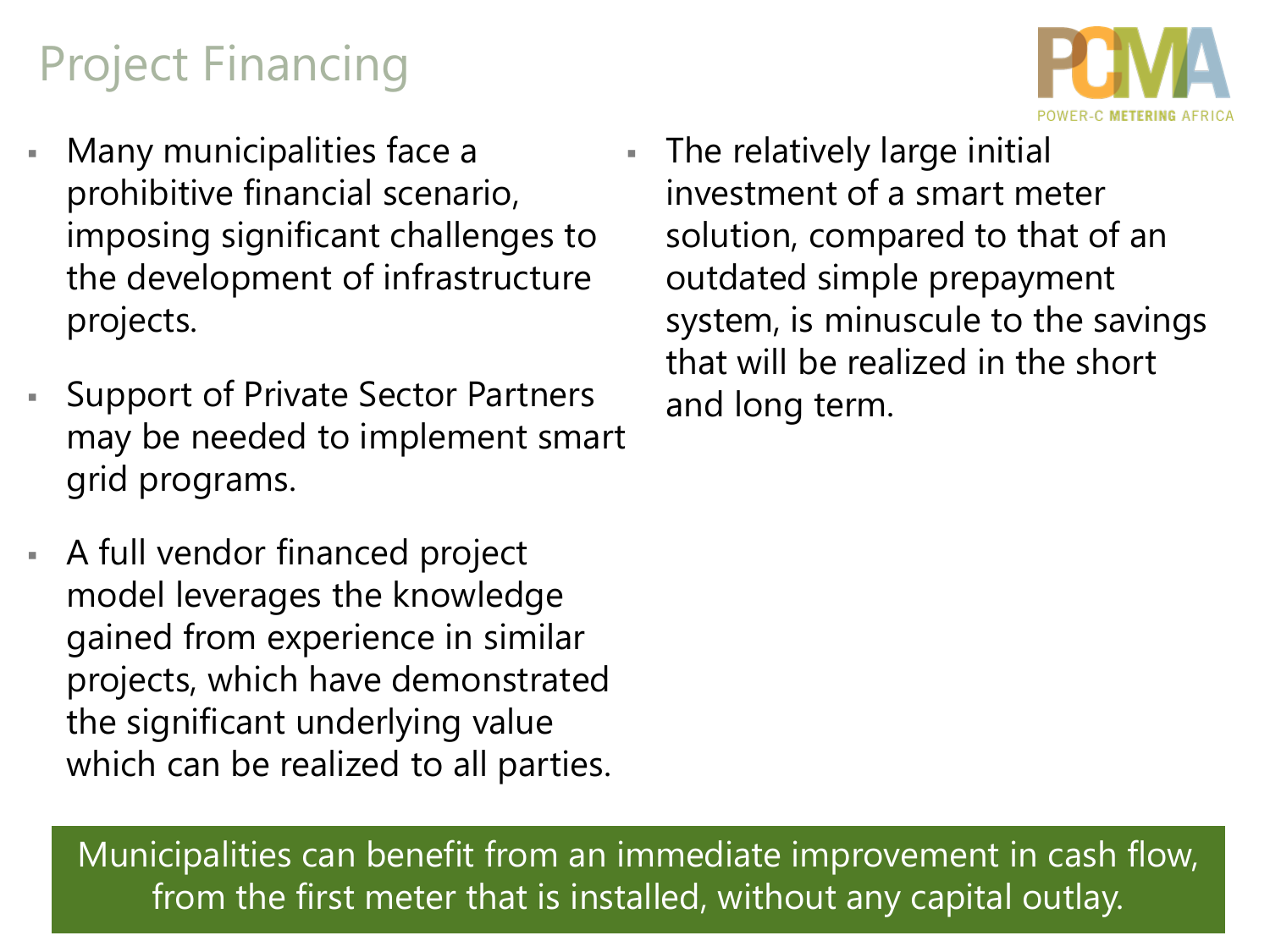

## Customer Engagement Empowering Consumers

#### **Smart Phone App**

- Configure automatic alerts Email or SMS, triggered when user specified events occur or alerts from the utility (planned power outages).
- **E** News from the utility.
- 
- Consumption and cost data (in user selected intervals and a variety of forms including export); compare consumption to prior periods and against comparable consumers; forecasted monthly cost.
- Tariff prices.
- Net metering (consumer generated energy) information.
- Online bills
- Purchase credit.

#### **Community Engagement**

- **Communication of benefits**
- **Community consultation**
- **Empowering local community**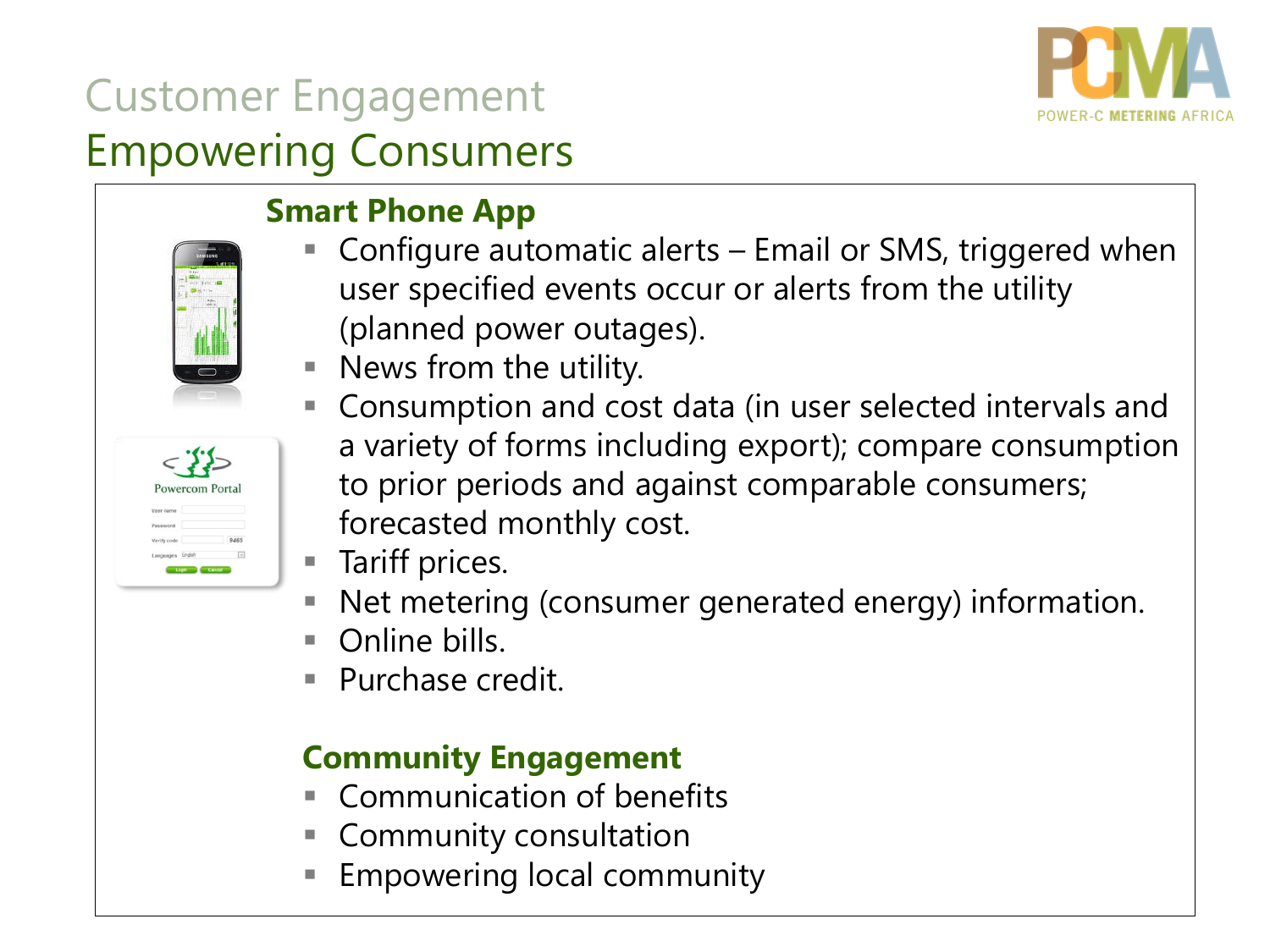## Energy Fraud Management Loss Analysis





**1000 KwH**

POV 0

 $\overline{6}$ 

| <b>VER-C METERING AFRICA</b>                    | <b>Multi Rates</b><br><b>Components</b>                                                                                                                                                        | Assets                   | VEE                           | <b>Critical Command Response</b> | <b>OMS</b>             | Analytics  | Management  | Help                     |                                |
|-------------------------------------------------|------------------------------------------------------------------------------------------------------------------------------------------------------------------------------------------------|--------------------------|-------------------------------|----------------------------------|------------------------|------------|-------------|--------------------------|--------------------------------|
|                                                 | <b>AA</b> Parameters                                                                                                                                                                           | <b>Data Reading</b>      | <b>Ed</b> Commands            | Commands Results                 | <b>A</b> Notifications |            |             |                          |                                |
| 气感                                              | Analytics ▶ Energy loss<br>loss m/s 14                                                                                                                                                         |                          |                               |                                  |                        |            |             |                          |                                |
| <b>Mogale City Munsieville</b><br>32071371 MS15 | From Date 4/21/2018                                                                                                                                                                            | 18TH                     | 4/25/2018<br>To Date          | <b>IES</b>                       | GO                     |            |             |                          |                                |
| 32071372 MS14<br>32071374 MS16                  | <b>PDF</b>                                                                                                                                                                                     | <b>XLS</b><br><b>RTF</b> | CSV                           |                                  |                        |            |             |                          |                                |
| 32071379 MS19<br>32071380 MS20                  | $*(x)$ = Disable Meter                                                                                                                                                                         |                          |                               |                                  |                        |            |             |                          |                                |
| 32083351 MS2                                    | Date                                                                                                                                                                                           | Master [KWh]             | <b>Master Meter Count [#]</b> | Slave [KWh]                      | Slave Meter Count [#]  | Lost [KWh] | Percent [%] | UnRead Master Meters [#] | <b>UnRead Slave Meters [#]</b> |
| 32083353 MS1                                    | 4/21/2018 12:00:00 AM                                                                                                                                                                          | 1214                     | 1(0)                          | 1175.11                          | 76(0)                  | 38.89      | 3.203       | $\mathbf{0}$             | $\mathbf{0}$                   |
| <b>City Works /Romco</b>                        | 4/22/2018 12:00:00 AM                                                                                                                                                                          | 1305                     | 1(0)                          | 1271.36                          | 76(0)                  | 33.64      | 2.578       | $\bf{0}$                 | $\theta$                       |
|                                                 | 4/23/2018 12:00:00 AM                                                                                                                                                                          | 1110                     | 1(0)                          | 1075.93                          | 76(0)                  | 34.07      | 3.069       | $\boldsymbol{0}$         | $\theta$                       |
|                                                 | 4/24/2018 12:00:00 AM                                                                                                                                                                          | 1096                     | 1(0)                          | 1061.39                          | 76(0)                  | 34.61      | 3.158       | $\overline{0}$           | $\theta$                       |
|                                                 | 4/25/2018 12:00:00 AM                                                                                                                                                                          | 1099                     | 1(0)                          | 1064                             | 76(0)                  | 35         | 3.185       | $\mathbf{0}$             | $\mathbf{0}$                   |
|                                                 | Page 1 of 1 (5 items) $\overline{\left \left \left \left \right \right \right }$ $\left \left \right \right $ $\Rightarrow$ $\overline{\left \right \right }$<br>Page size: 20<br>$\checkmark$ |                          |                               |                                  |                        |            |             |                          |                                |
|                                                 | <b>Back</b>                                                                                                                                                                                    | Graphs                   |                               |                                  |                        |            |             |                          |                                |

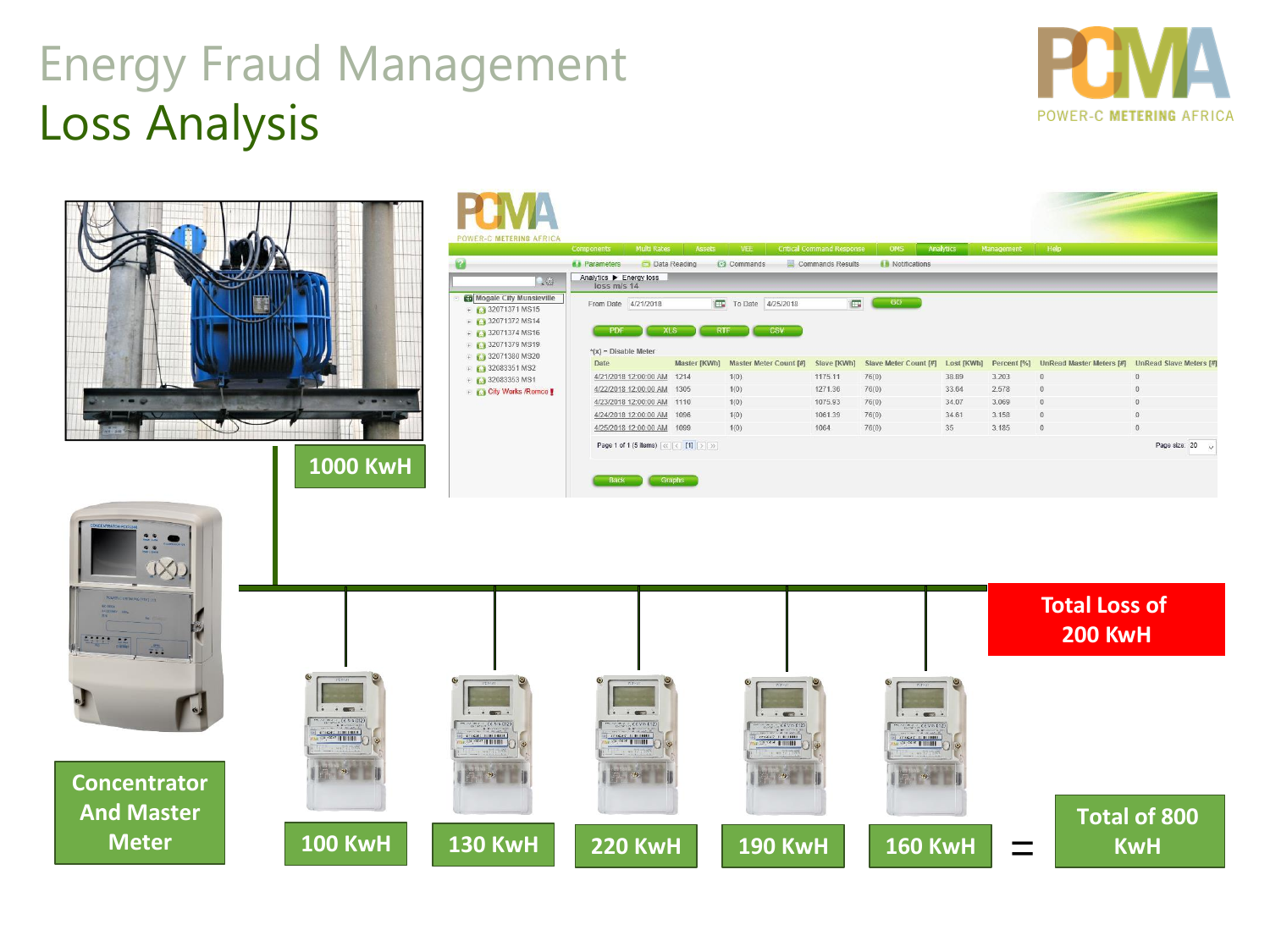## End to End Solution



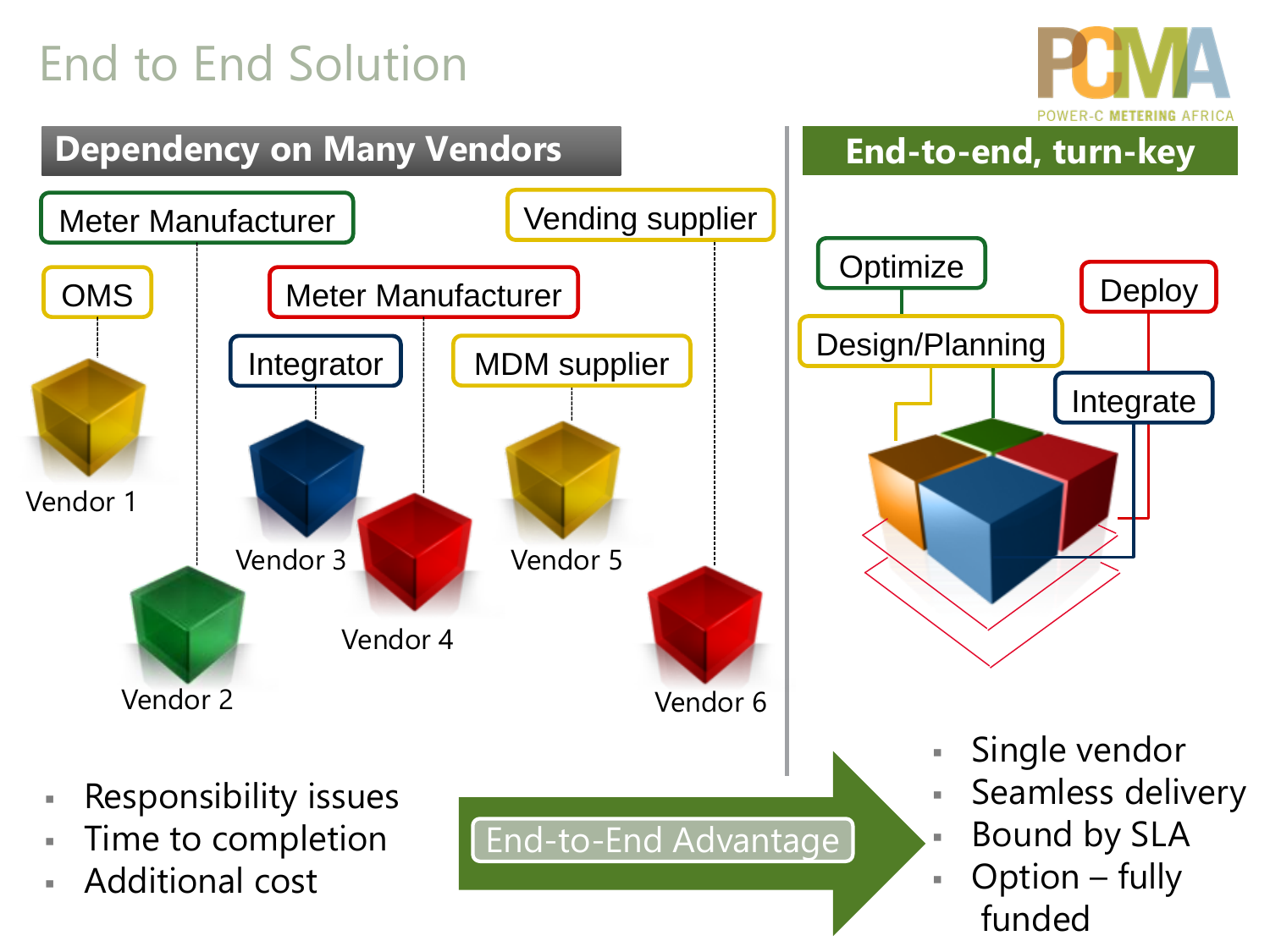## Extended Fraud Management Enforcement Unit



**Transformer** Distribution Pole **EO**<br>**RUVA Concentrator** Ariel SensorBypass - **Tamper**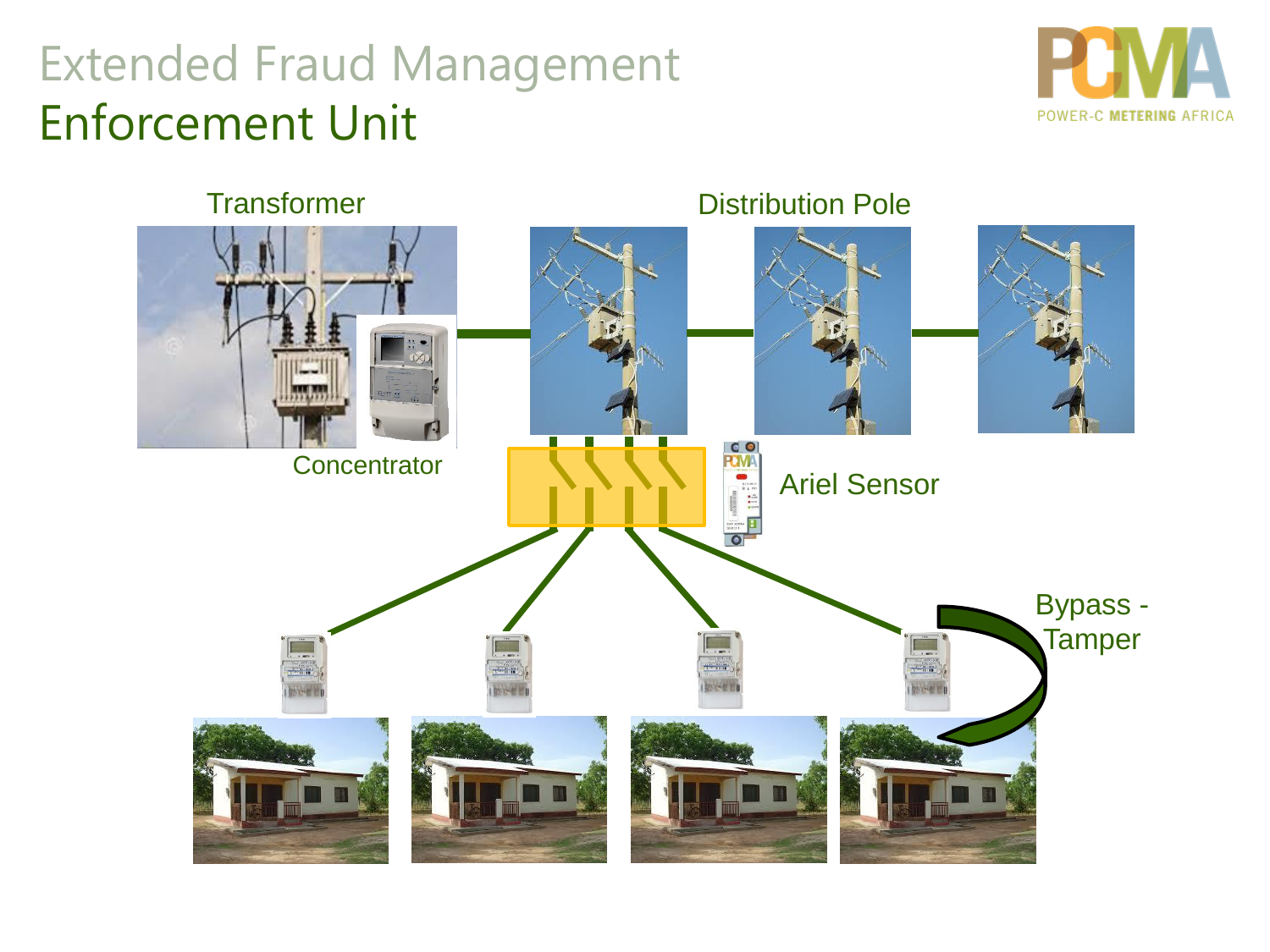## Analytics Suite of Applications



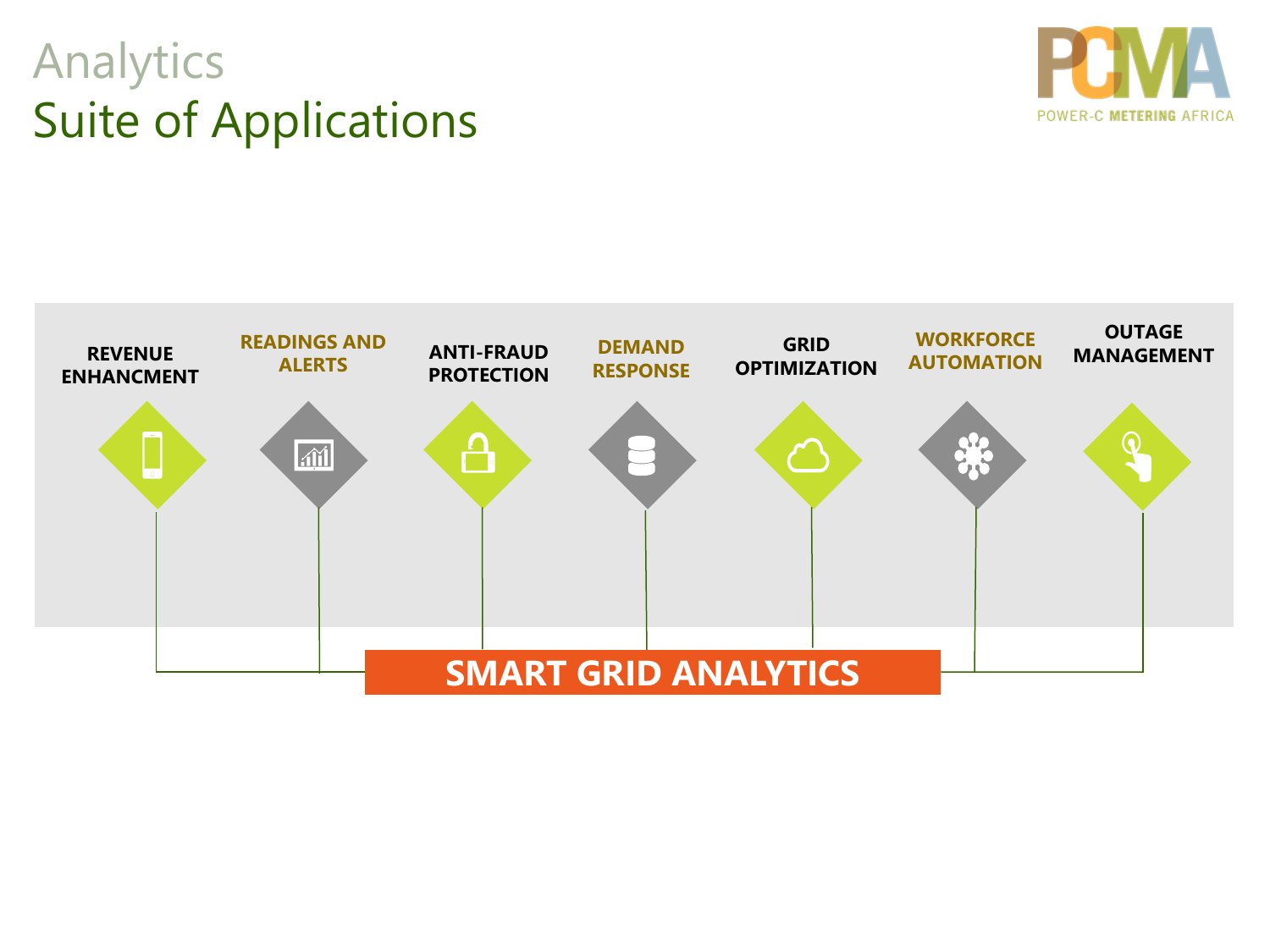## Success Story Jerusalem District Electric Co. (JDECO)





#### **Utility Profile**

Providing electricity for more than 280,000 customers in West Bank

## **Challenges**

Simple prepayment used to increase collection, however tampering was still high.



#### **Solution**

- Smart meters using Dynamic PLC technology;
- Meter data management (MDM); and
- **E** Integration with billing software

### **Benefits**

Non- technical losses reduced from 65%. to 8.8%.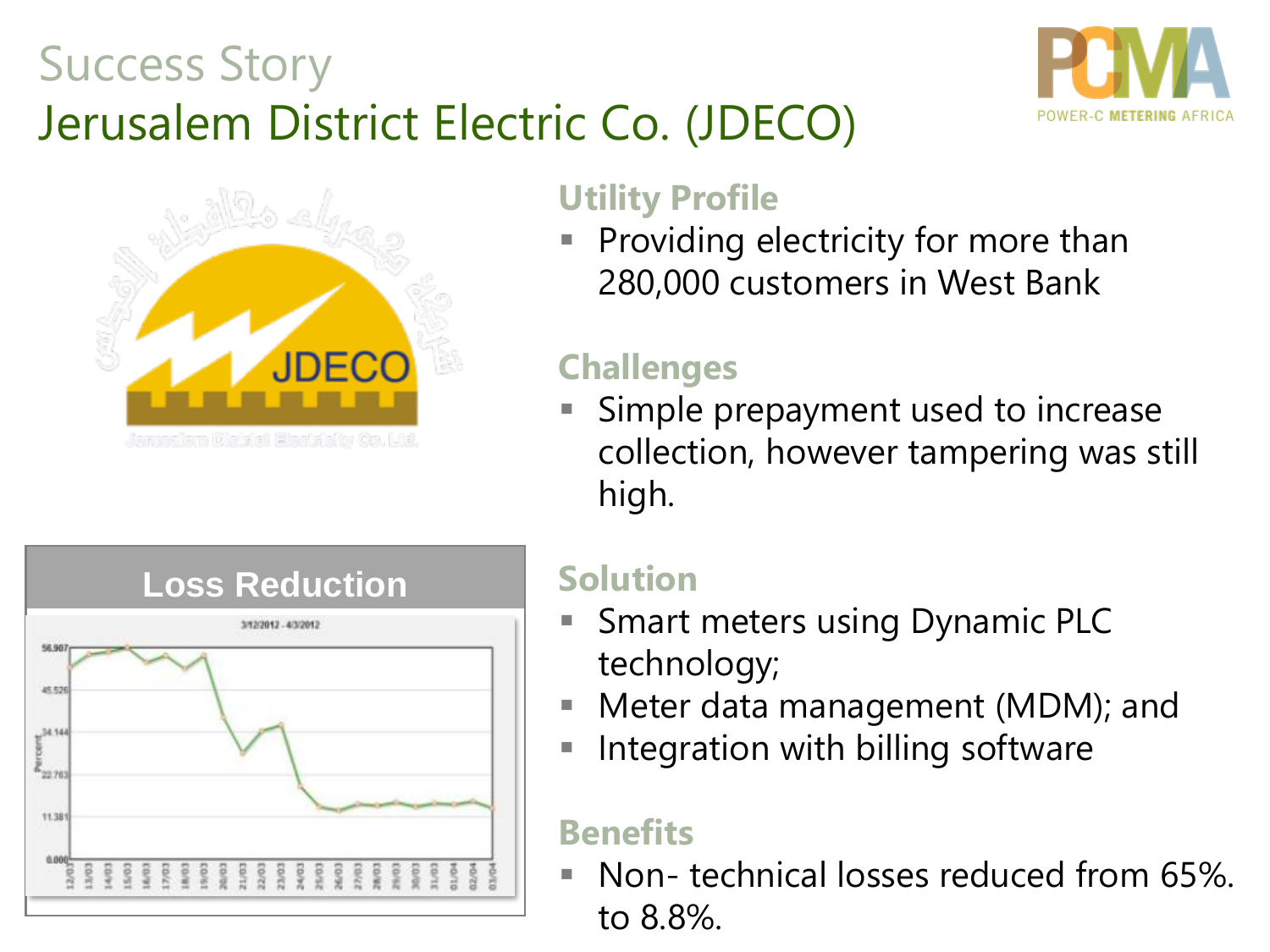## Success Story Tripura State Electricity Corporation







#### **Utility Profile**

State Power utility in the state of Tripura, India with 1M customers.

## **Challenges**

- **High non-technical losses**
- Poor experience with simple prepaid meters

## **Solution**

- Meter Data Management System.
- Smart Meters with Dynamic Power Line Communications.
- Loss Analysis and tamper detection.

### **Benefits**

Commercial losses were brought down by 25% by monitoring the data continuously and identifying the pilferage areas.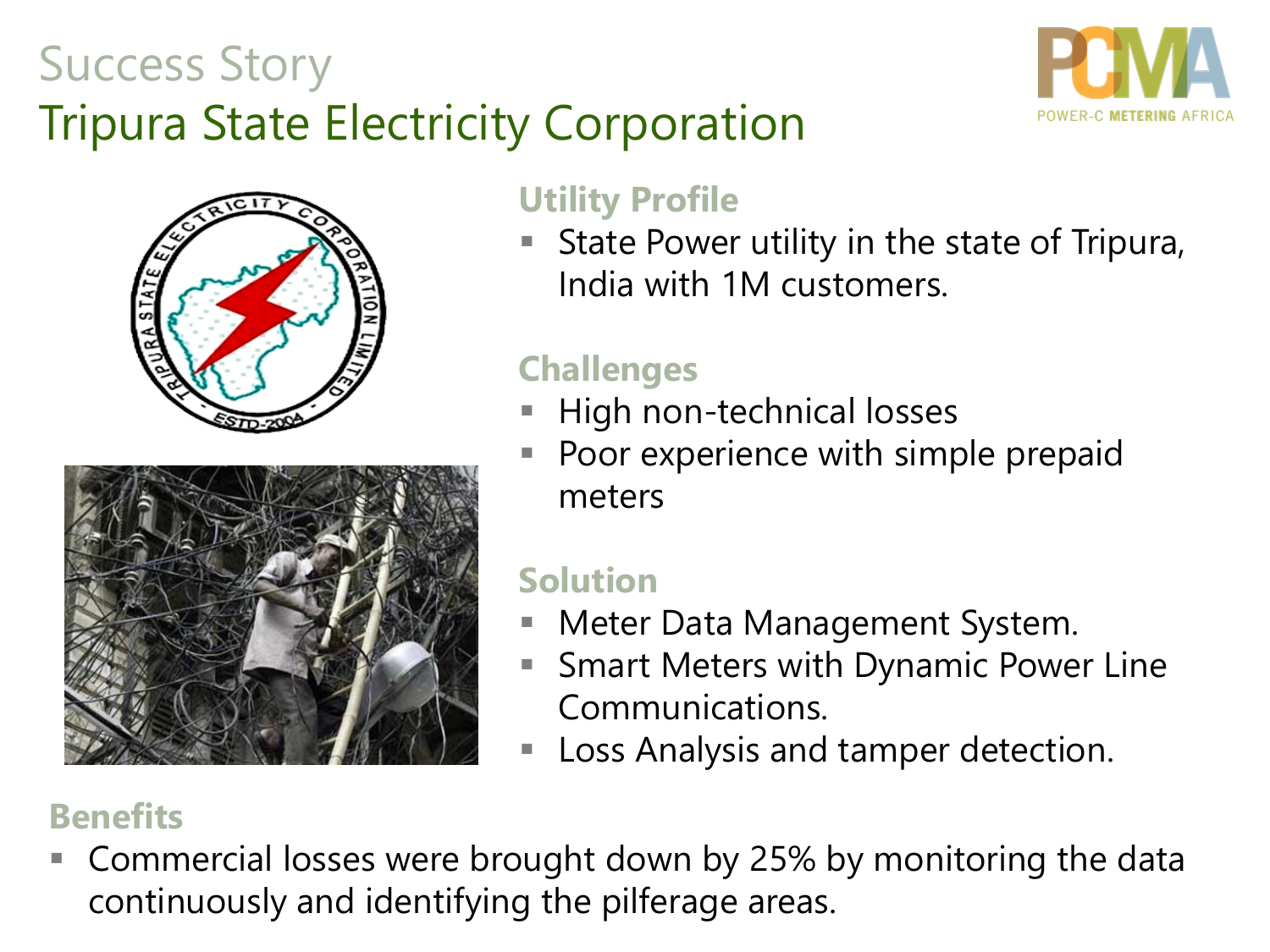## Success Story Thabazimbi Local Municipality







#### **Challenges**

Previously billing only 36.33% of the potential revenue.

### **Solution**

Full smart platform involving all consumers, with: Smart meters; Meter Data Management System (MDMS); Vending Management System (VMS), Outage Management System (OMS), Asset Management System (AMS).

#### **Benefits**

- Collections have increased to 90% plus - three times the amount compared to prior project implementation.
- **Eskom has ceased load shedding owing** to non-payment.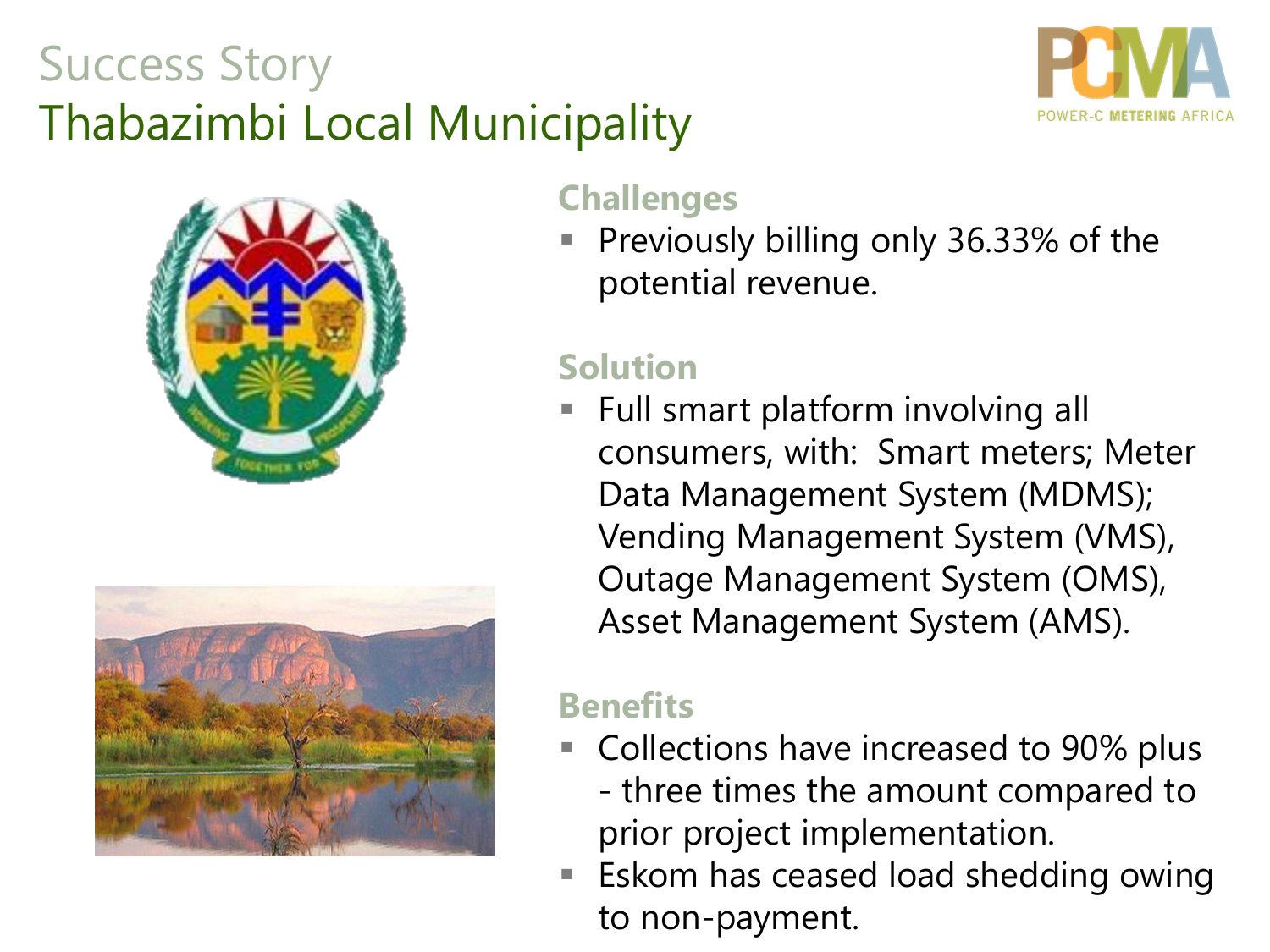## Success Story Mogale City **Challenges**



Mogale City

Local Municipality



#### **Benefits**



impossible to properly meter and read electricity consumption.

#### **Solution**

- Smart grid platform using meters, communication and Meter data management (MDM).
- Installation of Smart meters, MDMS and VMS to municipal customers.
- Residents who never paid for electricity in the past are paying diligently and without complaint. The fact that the consumption data is accurate and that the system is online 24/7, is conducive to fostering a payment culture.
- The municipality is enforcing payment of rates and taxes, with remote disconnections.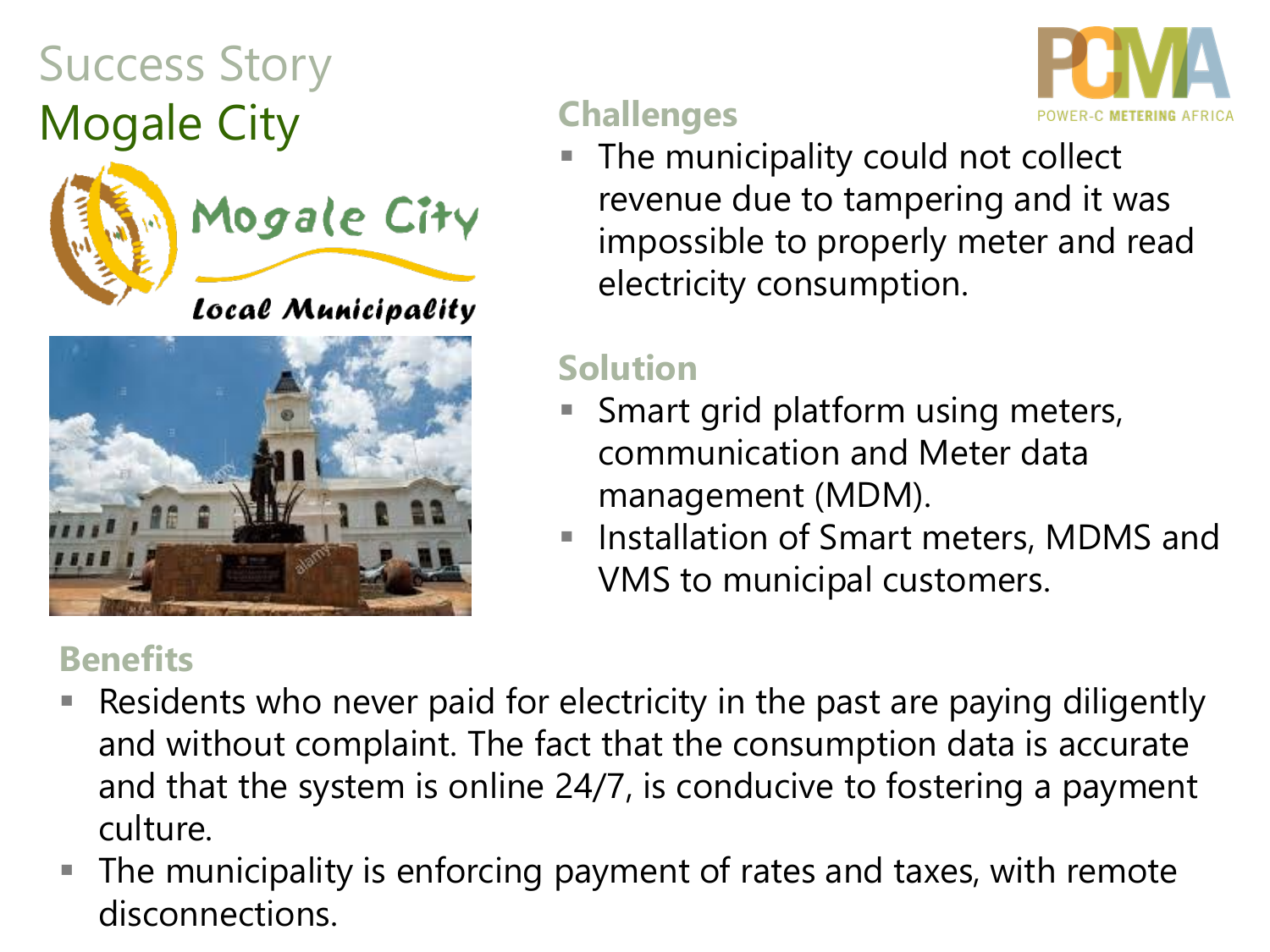## Success Story City of Johannesburg **Challenges**











Revenue Enhancement. Low income customers with high unpaid bills. Embarked on a search for a transparent and scalable solution to control utility services by upgrading the metering infrastructure. Reviewed many service providers and manufacturers over many months, and many were found lacking.

#### **Solution**

Fully integrated smart metering solution, with web-based access; 100% collection of revenue; user friendly and powerful real time reporting; diagnosis and data retrieval remotely; high degree of security; and load management.

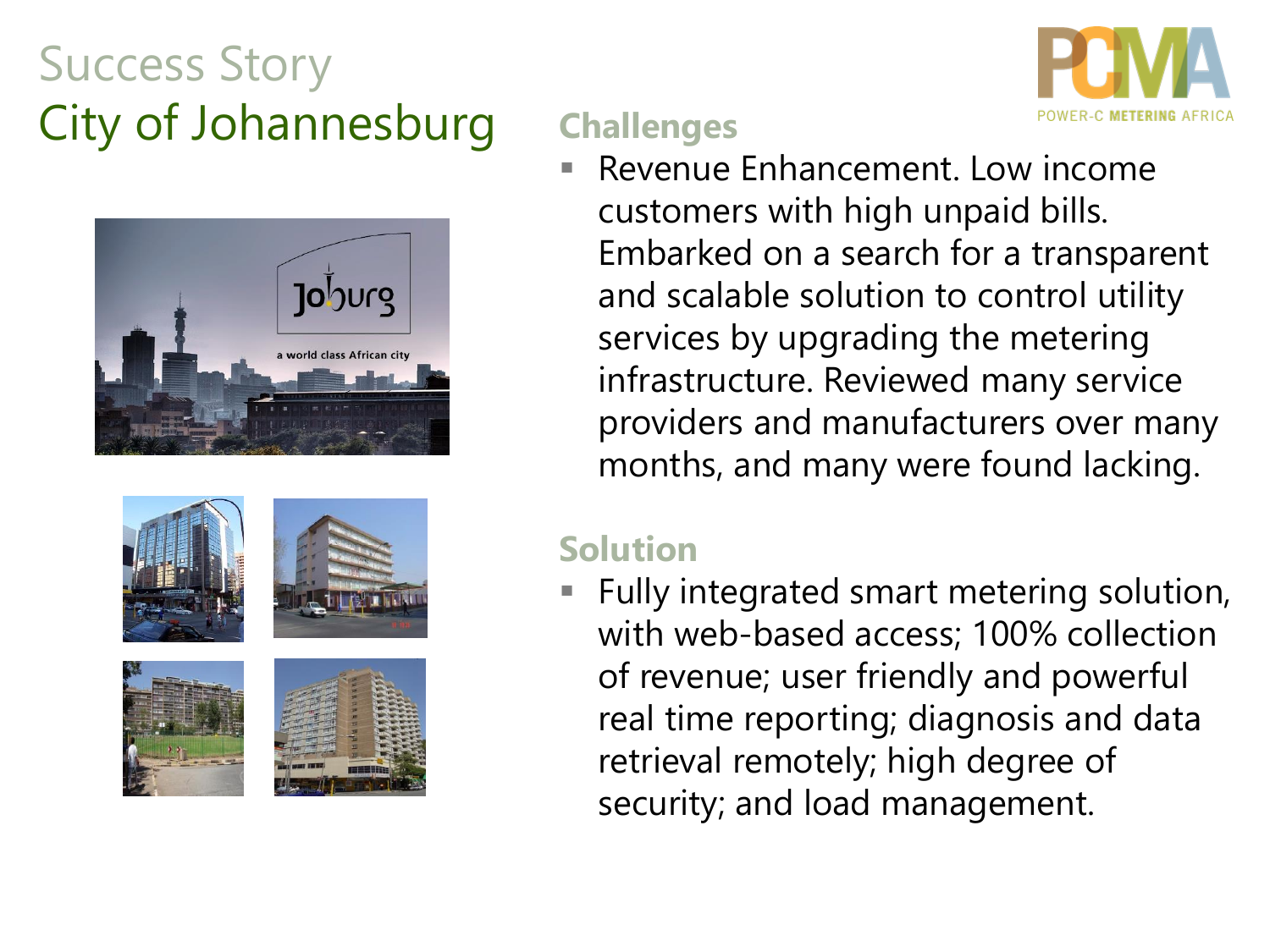## Success Story



## Uganda Electricity Distribution Company (UEDCL)





**Utility Profile** 

- Privatized utility in Uganda
- 100,000 customers

### **Challenges**

- High non-technical losses
- Poor experience with simple prepaid meters- unmeasured consumption

## **Solution**

- Smart meters (PLC and GPRS); keypads
- Meter Data Management
- **E** Mobile Money and POS Vending
- Integration with billing software

## **Benefits**

- Plug & play installation
- Significant improvement in collections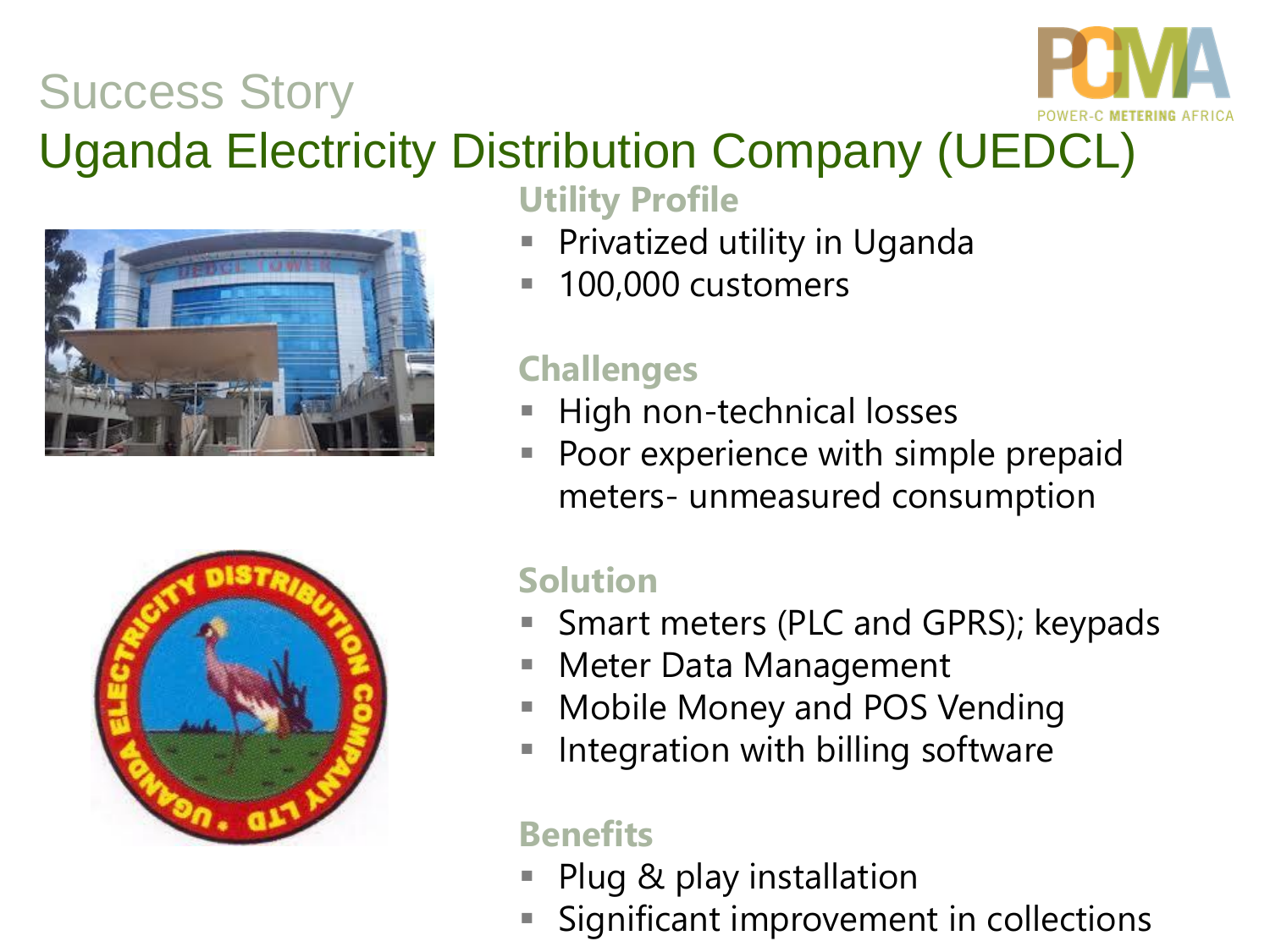## Closing Summary



- Comprehensive, end-to-end solution
- Accurate data in real-time- elimination of estimates
- Rapid response to unauthorized usage-Energy balancing.
- **EXECT** Service model approach- ongoing knowledge transfer to Municipality officials
- Pre-Project Community education & participation- to avoid resistance during implementation

Capitalize on proven experience and latest smart grid innovations